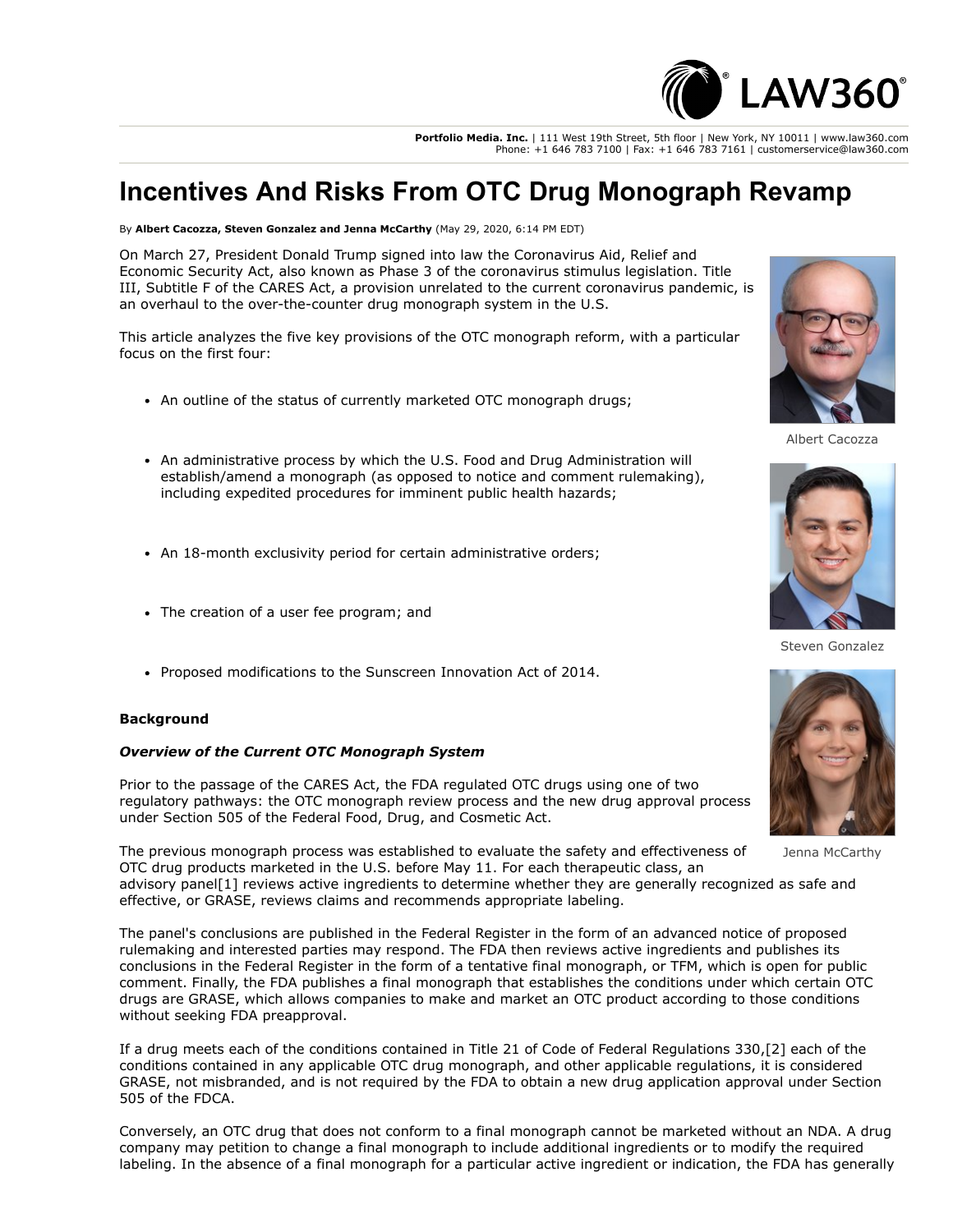not pursued regulatory action against OTC products if they are marketed in conformance with conditions proposed in a TFM.[3]

#### *Issues with the Current OTC Monograph System*

The current OTC monograph system has been criticized for being cumbersome and inefficient.[4] For example, during a 2017 hearing in the House Subcommittee on Health that discussed potential OTC monograph reforms, Rep. Diana DeGette, D-Colo., described problems with the system, including the fact that it does not respond to emerging safety issues and the extremely burdensome process the FDA must use to update and change monographs.[5]

The FDA has acknowledged that the process does not provide the agency with a way to efficiently address safety issues, keep up with new scientific developments and ensure the consistent safety and effectiveness of various formulations.[6] Due to the lengthy and complicated nature of the OTC monograph process, some OTC monographs, such as the oral health care anti-gingivitis/anti-plaque monograph, have never been finalized.[7]

The OTC monograph system also has been criticized for not providing incentives for innovation. Unlike the NDA and Biologics License Application processes, the current OTC monograph system does not grant exclusivity under any circumstances to an OTC drug manufacturer.[8]

The CARES Act overhauls the existing OTC monograph system to address these concerns by, among other things, (1) creating an exclusivity period for certain innovative OTC products; (2) deeming certain TFMs as GRASE; (3) providing the FDA with expedited procedures to address safety issues; (4) replacing notice-and-comment rulemaking with an administrative order process; and (5) establishing user fees to facilitate prompt review and oversight of the OTC drug market.

## **Substantive Provisions of the OTC Reform**

#### *Drugs Subject to Current OTC Monographs*

Ingredients included in OTC monographs are classified in three categories:[9] Category 1 — GRASE for the claimed therapeutic indication;[10] Category 2 — not GRASE or unacceptable indications;[11] and Category 3 — insufficient data available to permit final classification.[12]

The CARES Act amends the FDCA to add Sections[13] 505G(a)(1), (3) and (4), which describe the GRASE status and marketing requirements of drugs previously included in a monograph depending on the category for the drug and whether it was subject to a proposed, tentative,[14] or final monograph.[15]

Under the new law, both final monographs and Category 1 drugs subject to a TFM are deemed to be final administrative orders. [16] Category 3 ingredients subject to a TFM remain pending  $-$  i.e., are not automatically deemed GRASE, but will not require an NDA or be subject to the prescription requirements of Section 503(b)(1).  $[17]$ 

Category 1 ingredients that are deemed GRASE in a proposed monograph or ANPRM will also remain pending in the same manner. Category 2 ingredients subject to a TFM or ingredients that are found not GRASE in a proposed rule have six months from the enactment of the CARES Act before they are deemed unapproved new drugs.[18]

#### *Administrative Order Process*

Current law requires OTC drug monographs to undergo the time-consuming notice-and-comment rulemaking process. The CARES Act replaces this requirement with a more rapid administrative order process.[19]

Under Section 505G(b), a drug is not a new drug and does not require approval under Section 505 if:

- The Secretary of Health and Human Services determines there are conditions under which the drug[20] is GRASE and is not subject to the prescription requirements in Section  $503(b)(1)$ ;[21] and
- The drug is marketed in conformity with an administrative order under Section 505G(b), meets the general requirements for nonprescription drugs,[22] and, if applicable, meets the requirements for minor changes in dosage form.[23]

The secretary can issue an administrative order either by his/her own initiative or at the request of any person or group of persons marketing, manufacturing, processing or developing a drug. The administrative order process provides for an abbreviated public comment process, formal dispute resolution, hearings and judicial review of final agency actions.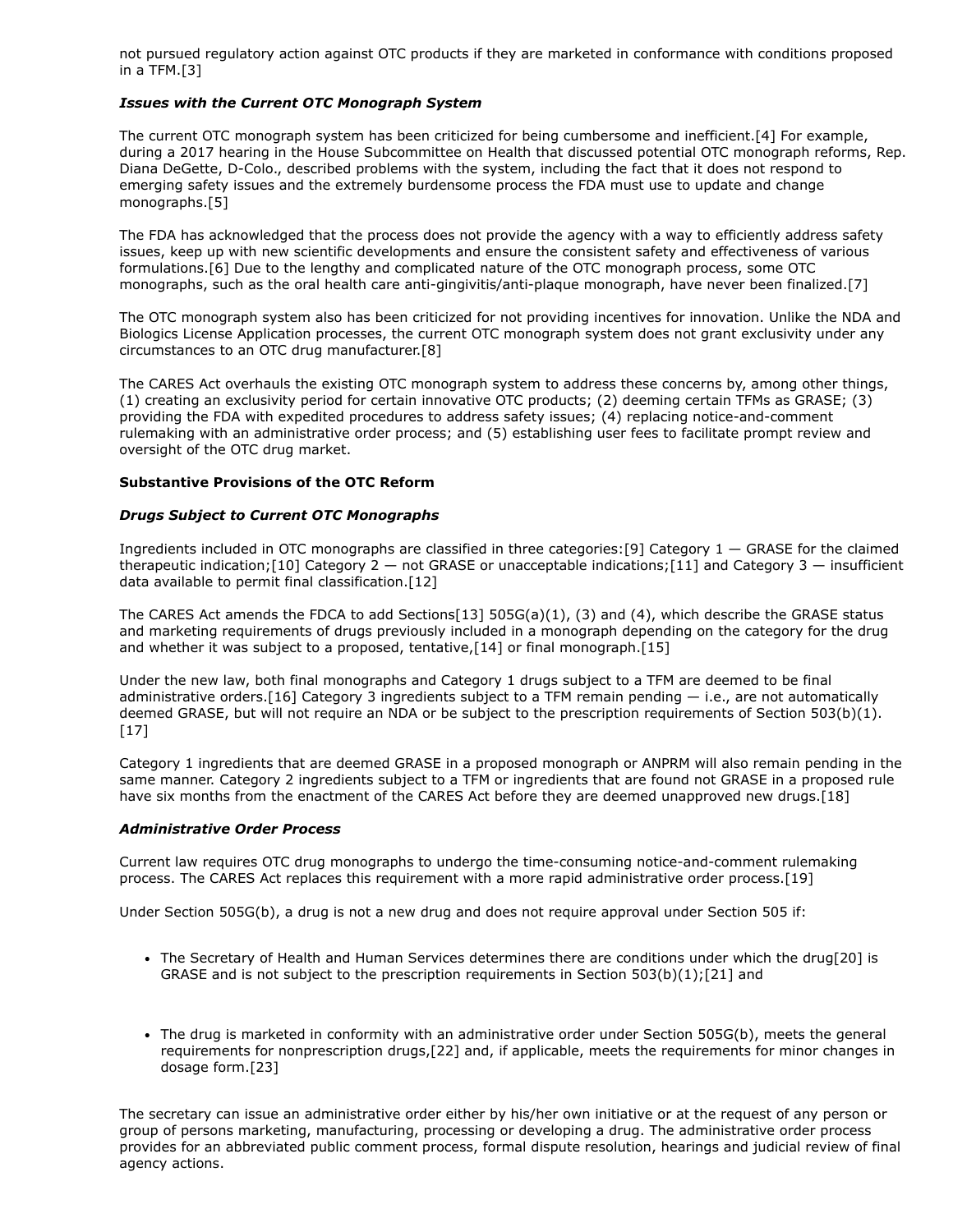#### *Administrative Orders Initiated by the Secretary*

If the secretary initiates a proposed administrative order, he/she must follow certain sponsor notification and Federal Register publication procedures.[24] The notification and publication procedures are different if the proposed order is a finding that a Section 505G(a)(3) drug — the existing monograph drugs that remain pending is not GRASE.[25]

If, after public comment, the secretary determines it is appropriate to issue a final administrative order, the order and a detailed statement of reasons will be published in the Federal Register. The final order will not take effect until the time for requesting judicial review has expired.

In certain cases of harm to the public health or to mitigate a risk of serious adverse event, the secretary can issue an interim final administrative order that bypasses the proposed order process and can be effective immediately, rather than after the period for judicial review expires.[26]

## *Administrative Order Initiated at the Request of a Requester*

A requester may initiate an administrative order to determine that a drug, or a change to a condition of use of a drug is GRASE, does not require an approved application under Section 505, and is not subject to the prescription requirements of 503(b)(1).[27] If a request is sufficiently complete, the secretary will file it and initiate the same notice, publication and public comment procedures as administrative orders initiated by the secretary.

A request for a change to a condition of use of a drug is limited to specific situations outlined in Section 505G(b)(5) (B)(i). A GRASE request for an entirely new active ingredient must include certain information to demonstrate prima facie safe nonprescription marketing and use of such drug.[28]

## *No Administrative Order Needed for Minor Changes in Dosage Form*

Sponsors may make minor changes to the dosage form of an OTC drug and market it without an administrative order if the change meets the requirements in Section 505G(c). Among other requirements, the underlying drug must be GRASE and the change must not affect the safety and effectiveness of the drug or materially affect the absorption or other exposure to the active ingredient (compared to a reference product).

## *Dispute Resolution, Hearings and Judicial Review*

Any requester subject to a final administrative order may request formal dispute resolution.[29] Only a person who participated in each stage of formal dispute resolution of a final administrative order with respect to a drug may request a hearing, and only those who are eligible to request a hearing are entitled to judicial review.[30] No decision of the final administrative order, dispute resolution, or hearing may take effect until the period for judicial review has expired (other than for expedited procedures).

# *Exclusivity*

Unlike NDAs and BLAs, the OTC monograph process did not confer exclusivity to OTC drug manufacturers or otherwise provide incentives for innovation.

The CARES Act remedies this by providing an 18-month exclusivity period to requesters of final administrative orders in two scenarios: (1) where a drug contains an active ingredient not previously incorporated in certain specified drugs, or (2) where there is a change in the conditions of use of a drug where the requester conducts, sponsors or has an exclusive right of reference to certain clinical trials or studies that are essential to issuance of the order.[31]

Only one 18-month exclusivity period will be granted under each final order, which will start on the date the requester may lawfully market the drug.

## *User Fee Program*

Prescription drugs have long been subject to a variety of fees for applications, program or facility fees, or for submitting drug master files to provide the FDA with adequate resources to process applications in a timely manner and support its oversight of a product area.[32] The CARES Act establishes a user fee program for OTC monograph drugs, including (1) a facility fee, and (2) an OTC monograph order request fee (for administrative orders requested by requesters).

Owners of facilities that meet the definition of an "OTC monograph drug facility" are required to pay an annual fee and submit certain required information about that facility.[33]

Each requester that submits an OTC monograph order request will be subject to a fee, the amount of which will depend on whether the request is classified as Tier 1 or Tier 2 (Tier 2 is a lower fee).[34] A Tier 1 request is defined as any request not determined to be a Tier 2 request. The act lists a number of Tier 2 requests that generally do not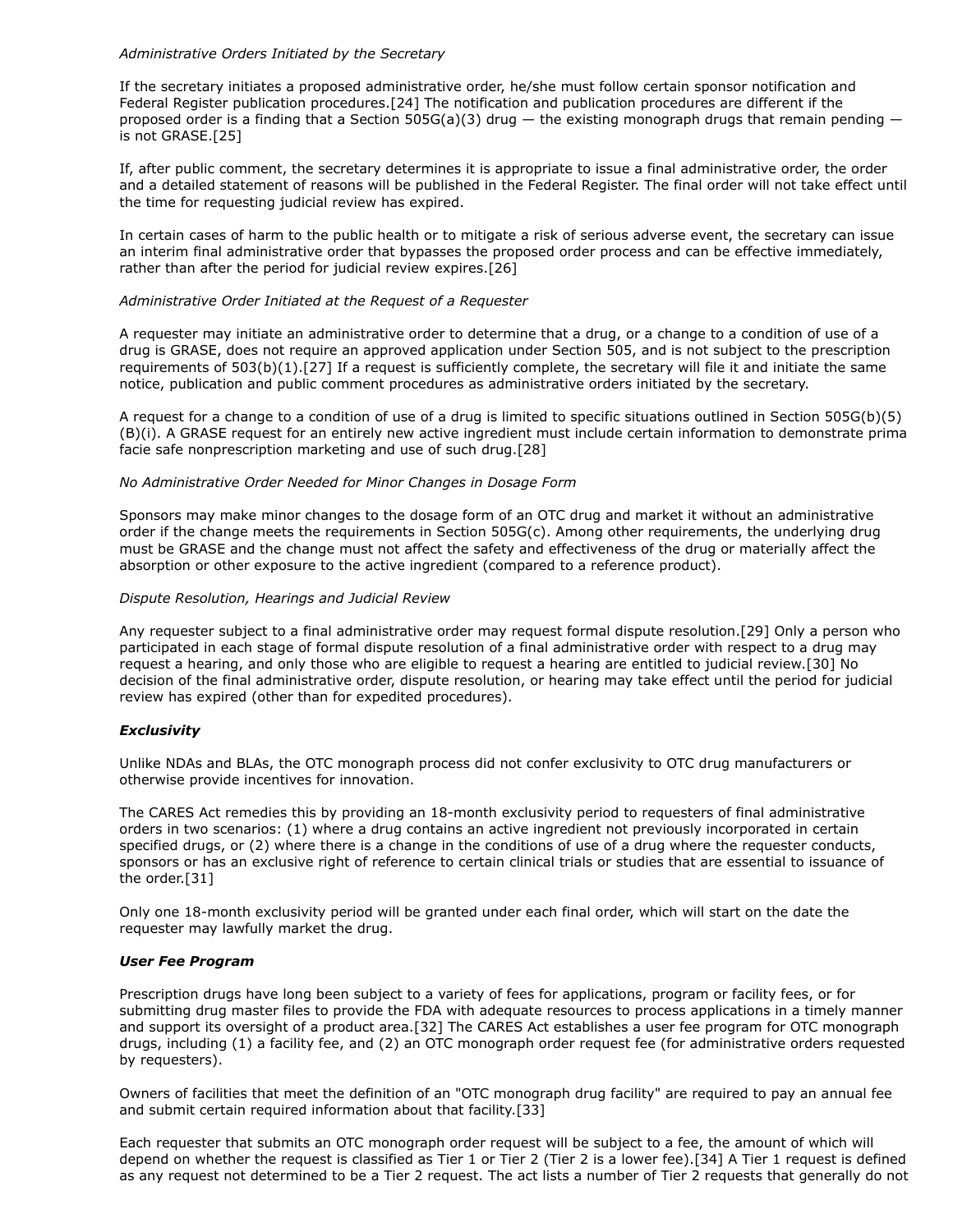impact safety or efficacy, and the secretary may, at its discretion, characterize any other request as Tier 2.[35]

A requester will be exempt from the OTC monograph order request fee if the request makes certain changes to the drug facts labeling in a way that would add to or strengthen the safe use of the product.[36]

## *Treatment of Sunscreen Innovation Act*

The CARES Act substantially overhauls the Sunscreen Innovation Act[37] by providing amendments to the GRASE review process in Section 586, while also sunsetting the entire section at the end of fiscal year 2022. The administrative order process established in Section 505G (as outlined above) is intended to take its place, and sponsors currently subject to proposed sunscreen orders may elect to transition review to the new process.[38]

The CARES Act also provides for an 18-month exclusivity period for requesters of a change in a final sunscreen order permitting an active sunscreen ingredient not previously incorporated in a sunscreen marketed under the final monograph for sunscreen products or a final administrative order.

# **Insights for Industry**

Many different stakeholders have emphasized the need to modernize the OTC monograph system, which has remained largely unchanged since 1972. Trade association groups praised the CARES Act for increasing the efficiency of the monograph process, and providing the FDA with resources and tools necessary to protect and promote consumer health.[39] The FDA lauded the OTC drug reform as a landmark step that will have a longlasting impact and that grants the FDA transformative authority to modernize OTC drug development and review. [40]

The CARES Act could significantly impact both existing products and innovation for new products. Sponsors of OTC drugs that fall under existing monographs need to evaluate whether their products may have different regulatory requirements or may require an administrative order for continued marketing. Sponsors may soon receive notices from the FDA for drug listings for which administrative orders are being sought by other sponsors or for those initiated by the agency.

Entities that market, manufacture, process or develop certain OTC drug products will now be able to request administrative orders instead of participating in notice-and-comment rulemaking, which should expedite the review and approval process. This will be particularly impactful for new active ingredients or certain changes to the conditions of use for drugs, the approval for which could grant the requester 18 months of exclusivity. Some products may bypass the administrative order process entirely if they constitute only a minor change to the dosage form.

While these necessary reforms will provide sponsors and manufacturers with new incentives and tools for streamlined market entry and changes, they may also result in increased FDA scrutiny and enforcement activity. With a less cumbersome process and an infusion of revenue from user fees, the FDA is unlikely to continue its trend of generally lax oversight in the OTC monograph space.[41]

*[Albert Cacozza](https://www.ropesgray.com/en/biographies/c/albert-f-cacozza-jr) is a partner, and [Steven Gonzalez](https://www.ropesgray.com/en/biographies/g/steven-gonzalez?AK=gonza) and [Jenna McCarthy](https://www.ropesgray.com/en/biographies/m/jenna-mccarthy?AK=mccarthy) are associates, at [Ropes & Gray LLP.](https://www.law360.com/firms/ropes-gray)*

*The opinions expressed are those of the author(s) and do not necessarily reflect the views of the firm, its clients, or Portfolio Media Inc., or any of its or their respective affiliates. This article is for general information purposes and is not intended to be and should not be taken as legal advice.*

[1] The Commissioner of Food and Drugs will appoint panels of qualified experts, and may include persons from lists submitted by organizations representing professional, consumer, and industry interests. See 21 C.F.R. 330.10.

[2] Including, for example, registration and listing, labeling, and current Good Manufacturing Practice requirements. 21 C.F.R. 330.1.

[3] See Over-the-Counter Drug Monograph System – Past, Present, and Future; Public Hearing, February 24, 2014, 79 FR 10168, 10169 ([https://www.federalregister.gov/d/2014-03884/p-13\)](https://www.federalregister.gov/d/2014-03884/p-13).

[4] See [Testimony before the C](https://www.law360.com/agencies/u-s-house-of-representatives)[ommittee on Energy and Commerce](https://www.law360.com/agencies/u-s-house-committee-on-energy-and-commerce)[, Subcommittee on Health, United States House](https://www.law360.com/agencies/u-s-house-of-representatives) of Representatives, September 13,

2017, [https://energycommerce.house.gov/sites/democrats.energycommerce.house.gov/files/documents/Testimony-](https://energycommerce.house.gov/sites/democrats.energycommerce.house.gov/files/documents/Testimony-Moore-HE-Hrg-on-Modernizing-FDA%E2%80%99s-Regulation-of-Over-the-Counter-Drugs-09-13-17.pdf)Moore-HE-Hrg-on-Modernizing-FDA%E2%80%99s-Regulation-of-Over-the-Counter-Drugs-09-13-17.pdf.

[5] See Modernizing FDA's Regulation of Over-the-Counter Drugs, September 13, 2017, House of Representatives, Subcommittee on Health, Committee on Energy and Commerce.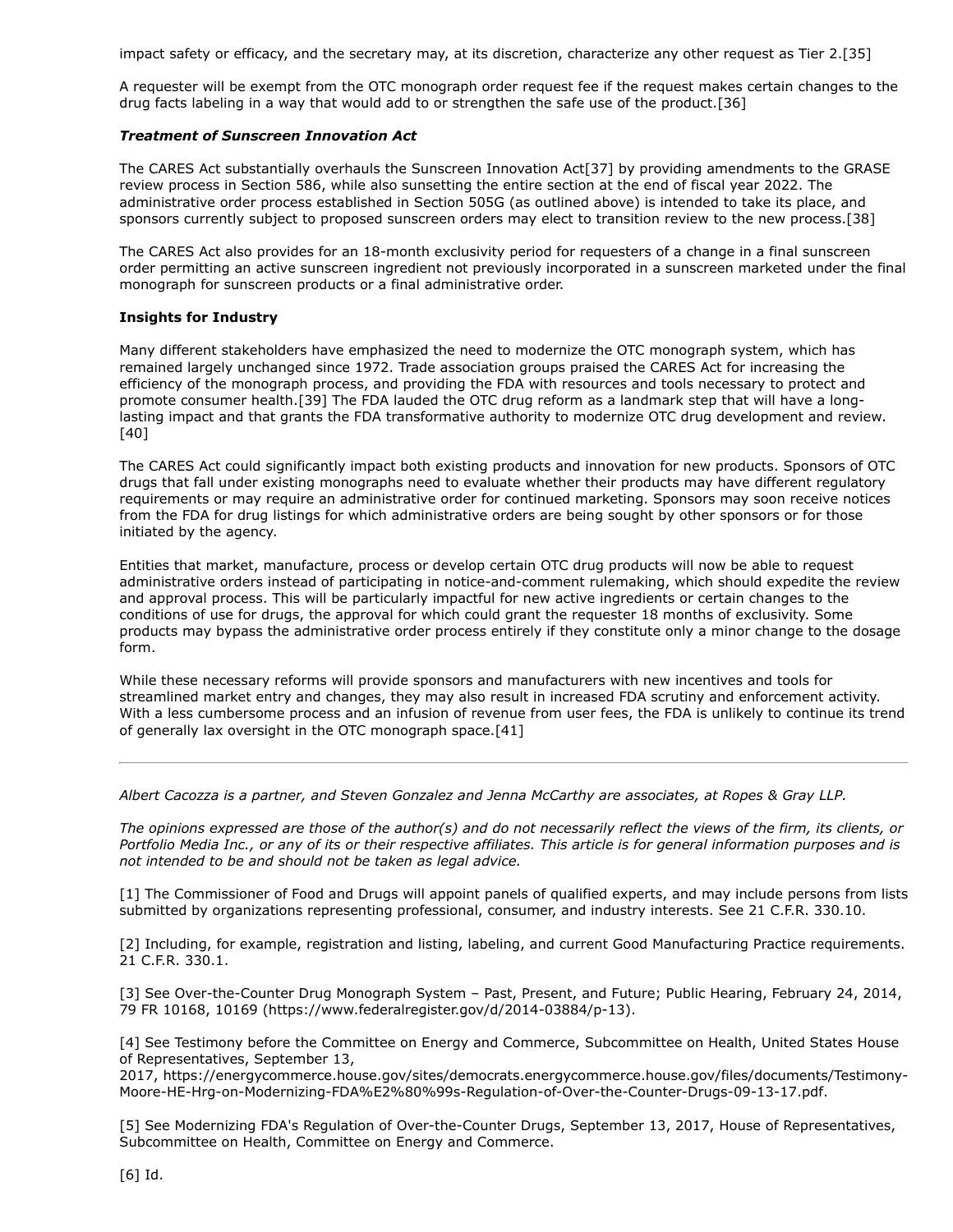[7] See 21 C.F.R. 356.

[8] See 21 C.F.R. 314.108; section 351(k)(7) of the PHSA; 21 C.F.R. 316.31.

[9] See 21 C.F.R. 330.10.

[10] An example of a category I ingredient is benzoyl peroxide used in topical acne products. See Classification of Benzoyl Peroxide as Safe and Effective and Revision of Labeling to Drug Facts Format; Topical Acne Drug Products [for Over-the-Counter Human Use; Final Rule \(March 4, 2010\),](https://www.regulations.gov/document?D=FDA-1981-N-0114-0001) https://www.regulations.gov/document?D=FDA-1981-N-0114-0001.

[11] Category II ingredients are also referred to as "excluded from the monograph." There does not appear to be a comprehensive list of nonmonograph ingredients. One example of a nonmonograph ingredient is colloidal silver for the treatment and/or prevention of disease. Strangely, the Federal Register notice also states that there is an absence of data demonstrating that ingredients present are GRASE, which risks conflating Category II and Category III. See 61 FR 44653, 44654 (August 17, 1999), [https://www.govinfo.gov/content/pkg/FR-1999-08-17/pdf/99-](https://www.govinfo.gov/content/pkg/FR-1999-08-17/pdf/99-21253.pdf) 21253.pdf.

[12] See 21 C.F.R. 310.545.

[13] Any reference simply to a "section" in this Alert refers to a section of the Federal Food, Drug, and Cosmetic Act.

[14] Any reference to a monograph in the CARES Act refers to the most recently applicable proposal or determination for a drug.

[15] Drugs in section 505G(a)(1)–(2) are deemed to be subject to a final administrative order. See section 505G(b) (8).

[16] Section 505G(b)(8).

[17] See section 505G(a)(3).

[18] See section 505G(a)(4).

[19] See section 505G(p) (stating that the requirements of subsection (b) ["Administrative Orders"] shall apply with respect to orders issued under this section instead of the requirements of 5 U.S.C. §§551–559).

[20] Including a class of drugs or combination of drugs. See section  $505G(b)(1)(A)$ .

[21] Drugs that "because of [their] toxicity or other potentiality for harmful effect . . . [are] not safe for use except under the supervision of a practitioner licensed by law to administer such drug; or . . . is limited by an approved application  $\dots$  to use under the professional supervision of a practitioner." See section 503(b)(1)(emphasis added).

[22] Including those explicitly preserved in section 505G(k).

- [23] See section 505G(c).
- [24] See section 505G(b)(2).
- [25] See section  $505G(b)(2)(B)$ .
- [26] See section  $505G(b)(4)(A)–(B)$ .
- [27] See section  $505G(b)(5)(A)$ .
- [28] See section 505G(b)(6).

[29] The bill does not specify the granular procedures applicable for this formal dispute resolution, although CDER and CBER currently carry out such dispute resolution in accordance with 21 C.F.R. §§ 10.75, 312.48(c), and 314.103(c). See also FDA, Guidance for Industry—Formal Dispute Resolution: Sponsor Appeals Above the Division Level (Nov. 2017), available at https://www.fda.gov/regulatory-information/search-fda-guidancedocuments/formal-dispute-resolution-sponsor-appeals-above-division-level-guidance-industry-and-review-staff.

[30] Judicial review will follow the procedures described in section 505(h), except that review must be sought in the appropriate district court, rather than the appellate courts.

[31] See section  $505G(b)(5)(C)$ .